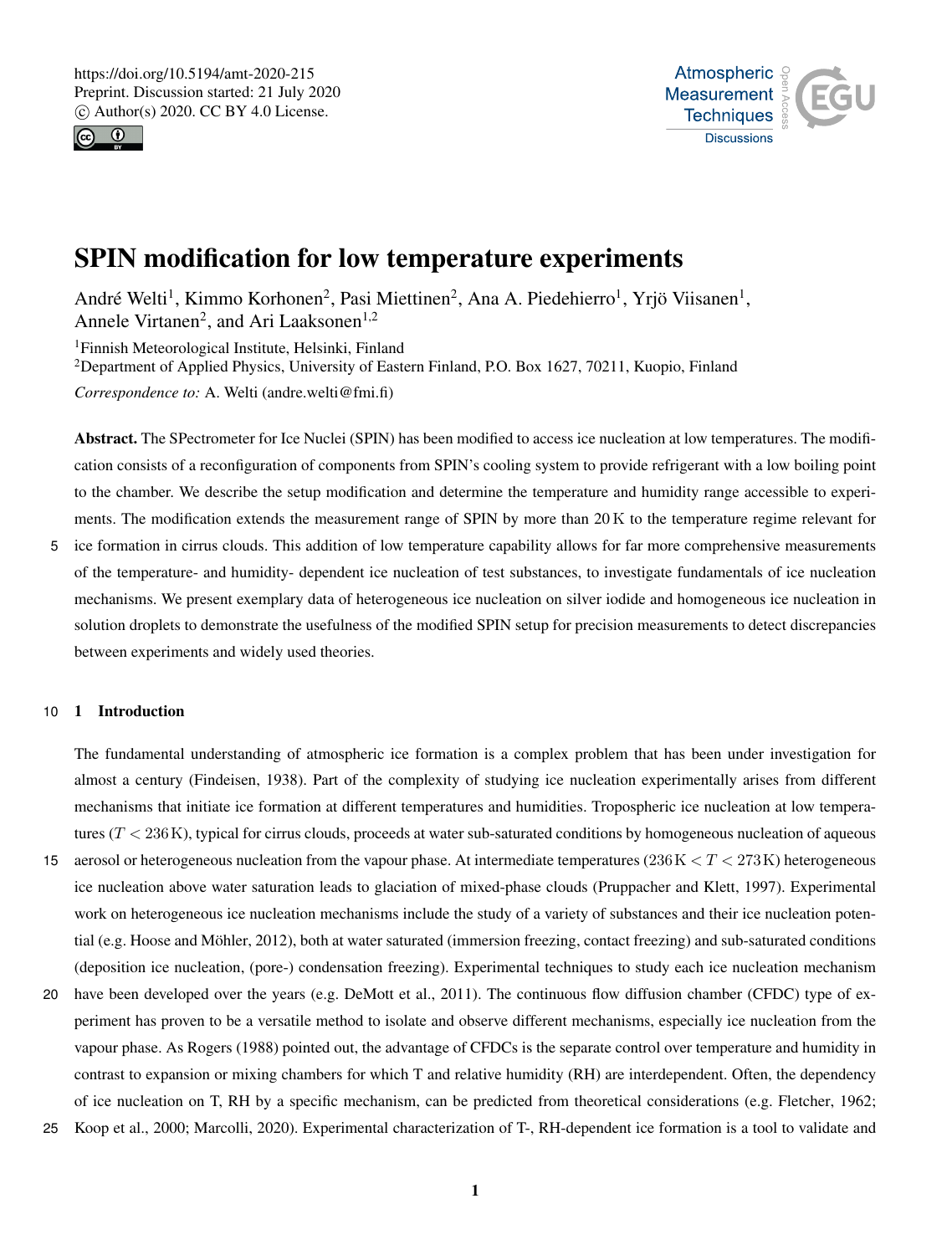



refine the theories on ice nucleation mechanisms.

We describe a mechanically uncomplicated way to modify the cooling system of the SPIN instrument to expand its T-, RHrange in which experiments can be performed. The modification is beneficial for laboratory studies investigating ice nucleation in a broad T-, RH-range.

# 5 2 The SPectrometer for Ice Nuclei (SPIN)

SPIN is a parallel plate CFDC manufactured by Droplet Measurement Technologies (DMT). It follows the working principle discussed in Rogers (1988) with the parallel plate design from Stetzer et al. (2008). For a description of the original SPIN instrument and reference experiments we refer to Garimella et al. (2016). Here, the focus is on the compressor cooling system of SPIN, which is the component that was modified for low temperature operation. The cooling system generates high pressure,

10 liquid coolant used to cool and maintain temperature of the chamber wall plates by dosed evaporation of the coolant. In the following, we describe how experimental conditions (T, RH) are generated by controlling the wall plate temperatures, and how much the limits of achievable experimental conditions are extended by modifying the cooling system.

### 2.1 Operating principles

Experimental conditions (T, RH) in SPIN are created by coating the parallel (10 mm apart) wall plates of the chamber with 15 a thin (1 mm) ice layer acting as water reservoir, and individually controlling the temperatures of the front (warm) and back (cold) plate. The ice coated walls keep the vapour pressure boundary conditions at ice saturation with respect to the set wall temperature. Under steady state conditions a linear temperature and vapour pressure gradient establishes between the plates. For an explicit derivation of the linear temperature and vapour pressure field in a CFDC we refer to Rogers (1988); Lüönd (2009). Because of the non-linear temperature dependance of saturation on vapour pressure (Clausius-Clapeyron), super-saturated 20 conditions can be generated in the 8 mm gap between the ice covered walls by setting different wall temperatures. For experiments, a lamellar sample, which is confined by a sheath flow to a narrow position between the ice covered wall plates, is passed through the chamber. T and RH at the lamina position are controlled by the linear temperature and vapour pressure gradient between the cold and warm plate. Fig. 1 shows exemplary temperature and vapour pressure gradients in SPIN, at water saturation ( $RH_w = 100\%$ ) and T=203 K, 213 K and 223 K at the position of the sample lamina.

#### 25 2.2 Modified cooling system

To control the chamber wall temperatures in the original SPIN setup, two independent refrigeration compressor cycles are used. The warm wall is cooled by a single stage compressor cycle using refrigerant R404A, while the cold wall is cooled by a two stage (cascade) compressor system with refrigerant R404A in the first, higher stage and refrigerant R116 for the second, lower stage (see Fig. 2 for a cascade compressor diagram). Refrigerant R116 has a boiling point of 194.95 K, refrigerant R404A has

30 a boiling point of 226.65 K. The single stage compressor cycle using R404A to cool the warm wall plate in the original setup limits the range of T, RH achievable at the sample lamina position. To reach lower temperatures, the SPIN cooling system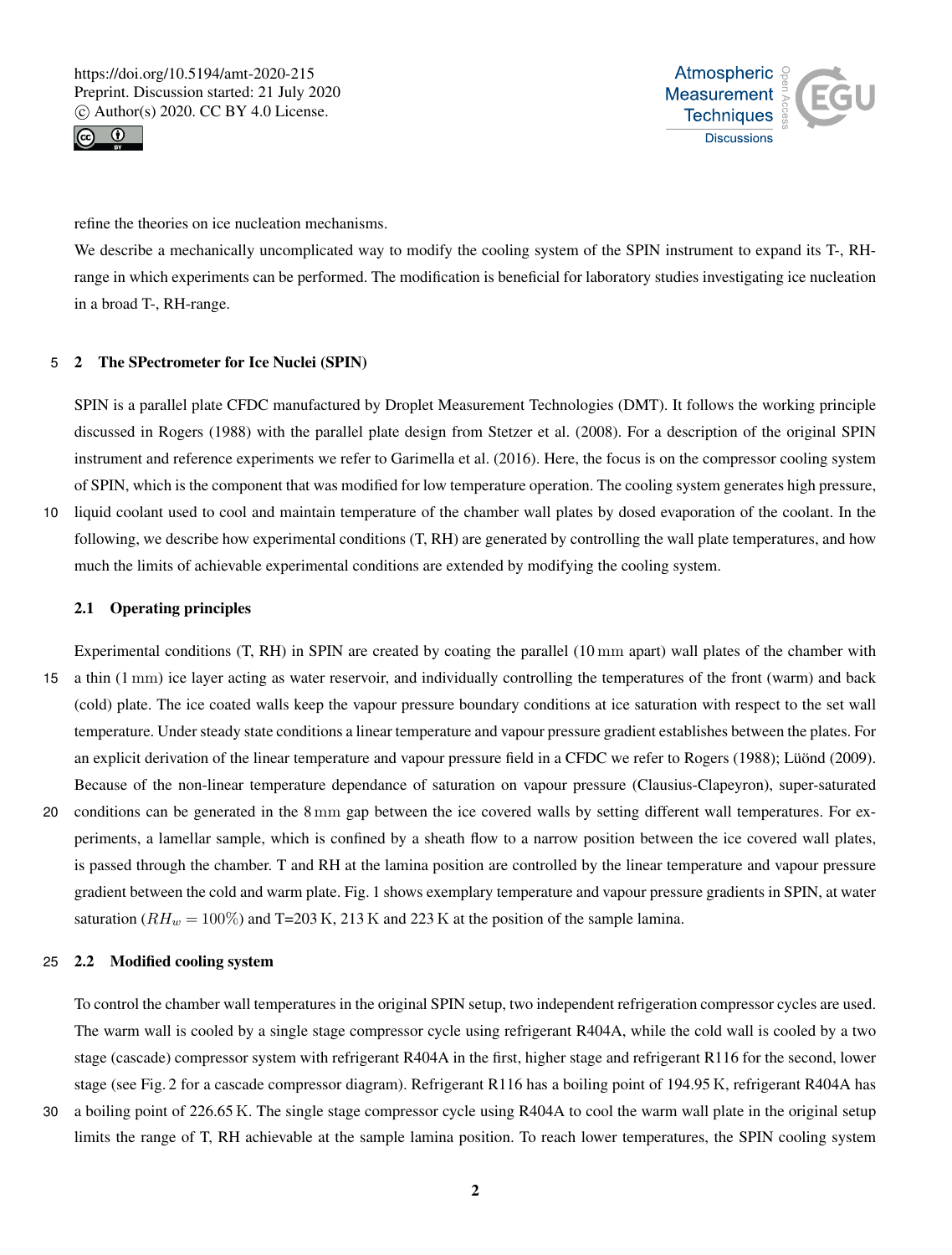





Figure 1. Linear temperature (top row) and vapour pressure (second row) gradients between the wall plates of SPIN at 203 K, 213 K, 223 K lamina temperature and  $RH_w = 100\%$ . Vapour pressure (p) is compared to saturation pressure over water ( $p_{sat,w}$ ) and ice ( $p_{sat,i}$ ), calculated according to Murphy and Kopp (2005). Ice super-saturated conditions are indicated as shaded areas. The resulting profiles of relative humidity with respect to ice  $(RH_i)$  and with respect to water  $(RH_w)$  are given in the third row. Sample position is indicated by vertical lines.

has been modified by reconnecting the cold wall, cascade compressor system to deliver R116 refrigerant to both wall plates. Accounting for the increased volume of R116 needed to cool both wall plates, an additional expansion volume ( $14\ell$  steel tank) is added to the system, to give room to the gaseous refrigerant and prevent overpressure when the system is not running. The configuration of the modified setup is shown in Fig. 2. A consequence of using only one instead of two compressors to deliver

- 5 the refrigerant for both walls, is a reduction in the achievable cooling rate from approximately  $2 \text{Kmin}^{-1}$  to  $1 \text{Kmin}^{-1}$  above 233 K and decreasing to <  $0.5$  Kmin<sup>-1</sup> towards the lowest temperatures. For measurements in which humidity is varied at a constant lamina temperature (RH-scan) only one wall plate is cooled while the other is heated. During such experiments, where most of the refrigerant is used to cool one wall, the cooling rate of original and modified setup are identical.
- The range of experimental conditions achievable with the original and the modified cooling system of SPIN are shown in 10 Fig. 3. Fig. 3(a) shows the theoretical limits of RH-,T-conditions, determined according to the examples shown in Fig. 1 by varying the cold and warm wall temperatures from 273.15 K-194.95 K (ice melting temperature to boiling point of R116). The range of the original SPIN setup is calculated with the cold wall varying from 273.15 K-194.95 K and the warm wall between 273.15 K-226.65 K (boiling point of R404A). Note that ambient heat loss is not considered for the shown range. In practice, the achievable wall temperatures lie 5-10 K above the boiling point of the refrigerant (at 293 K ambient temperature). In addition to
- 15 instrumental limitations, the conditions under which experiments can be conducted are limited by the optical detection method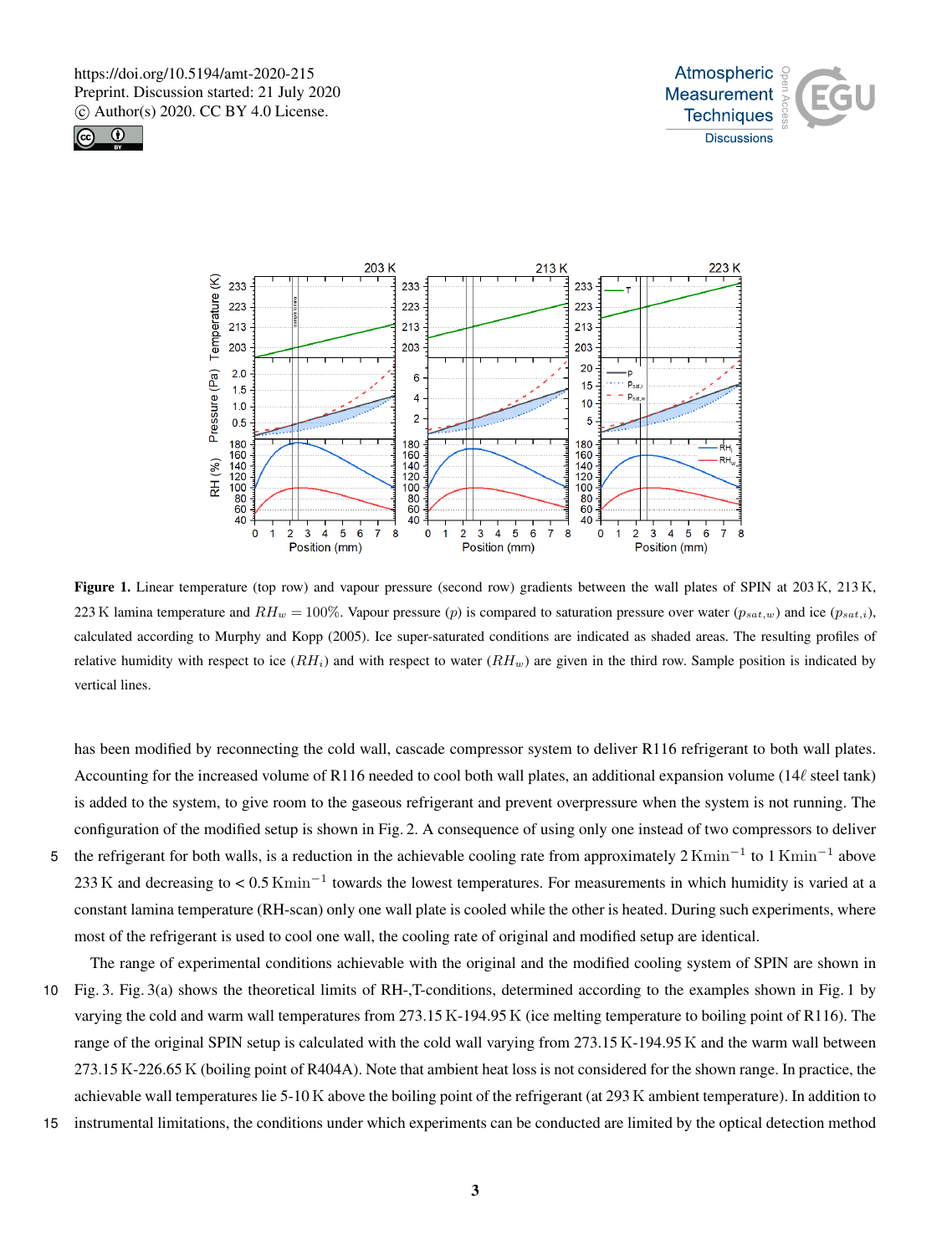





Figure 2. Diagram of two stage cascade compressor setup. Direction of refrigerant circulation is indicated by arrows. Pressure and phase state of the refrigerant is indicated by line colors. For the low temperature SPIN modification, R116 from the lower stage is used to cool both wall plates, and an additional expansion volume is added.

used to distinguish ice crystals from test aerosol and droplets by size. The SPIN chamber comprises an isothermal section at the end in which conditions are maintained at ice saturation to evaporate droplets (Garimella et al., 2016). Fig. 3(a) shows the experimentally determined droplet breakthrough conditions where droplets growing above water saturation do not shrink below the size range where particles are classified as ice crystals. Droplet breakthrough limits the explorable humidity range of

5 ice nucleation down to temperatures at which droplets freeze homogeneously. A second limit to detect ice nucleation is caused by the ice crystal growth velocity, which slows down considerably towards lower temperatures due to the decreasing absolute vapour pressure (cf. second row of Fig. 1). Conditions for ice crystals to grow to a diameter of 0.5 µm, 1 µm, 2 µm and 4 µm in ∼ 10 s residence time in the ice super-saturated section of SPIN are calculated according to Rogers and Yau (1989) and shown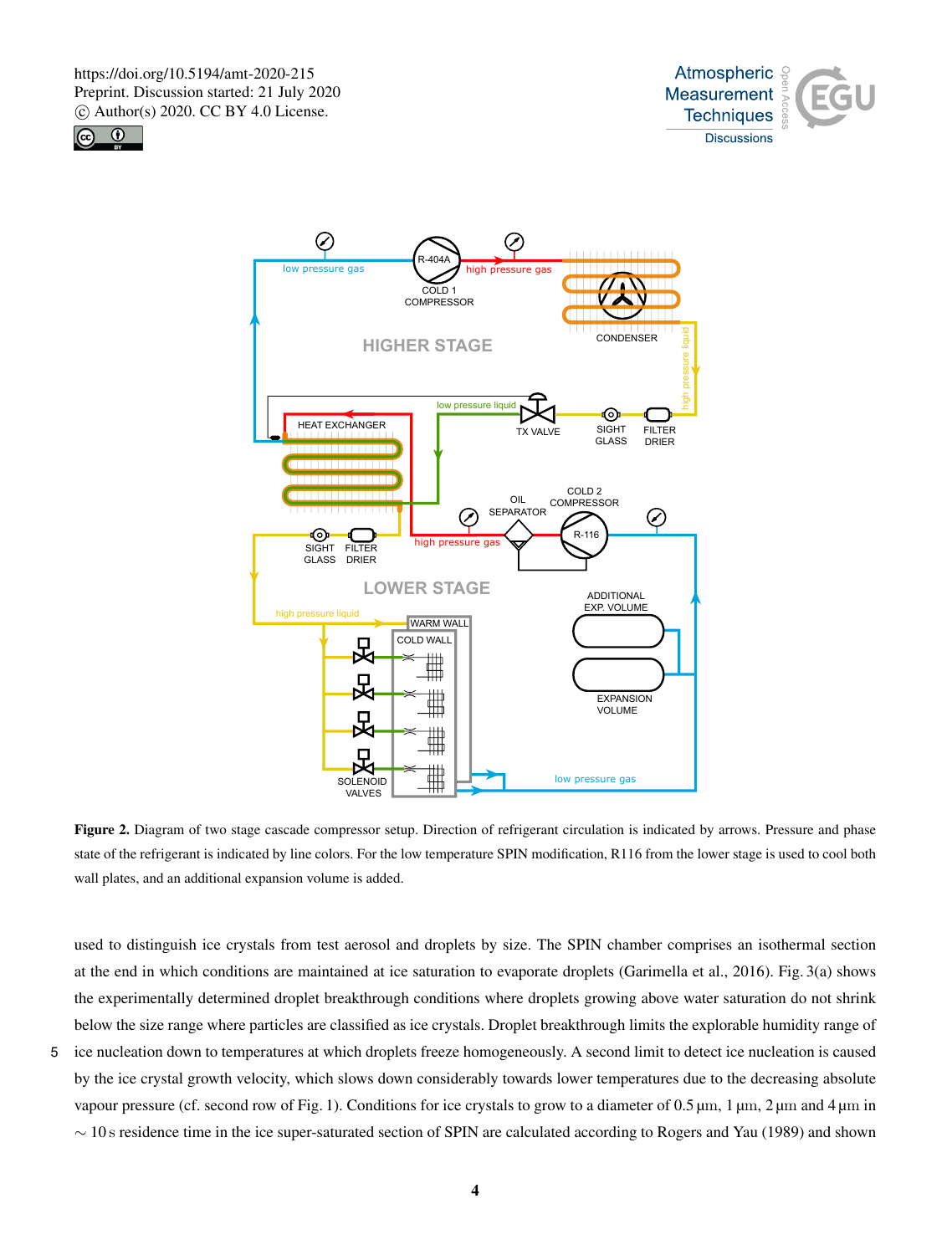





Figure 3. Calculated range of T-,RH<sub>i</sub>-conditions. (a) Extended limit of experimental capacity with the modified SPIN cooling system (crosshatched area) compared to the original setup (hatched area). Water saturation is indicated as blue dashed line. Red crosses show 1% activated fractions, measured with 200 nm ammonium sulfate particles (see Fig. 4). Above 235 K the data indicate onset of water breakthrough conditions, below 235 K homogeneous freezing of solution droplets. (b) Limiting conditions to distinguish 0.5  $\mu$ m, 1  $\mu$ m, 2  $\mu$ m and 4  $\mu$ m (diameter) test particles from growth limited ice crystals. Conditions excluded from ice detection by droplet breakthrough and ice crystal growth are lightly hatched. Total experimental range to measure ice nucleation with the modified SPIN setup is shown as dark hatched area.

in Fig. 3(b). Ice nucleation experiments often use test aerosol with diameter up to  $1 \mu m$ , thus limiting experiments to conditions where the test aerosol can be distinguished from ice crystals to above the 1 µm ice crystal growth conditions shown in Fig. 3(b). Note that droplet breakthrough line and ice crystal growth, limit the experimental conditions to the same T, RH in any CFDC with dimensions and flows similar to SPIN.

#### 5 3 Laboratory performance

The modified SPIN setup is used to measure the ice nucleation activity of two reference materials in a T-,RH-range covering all tropospheric ice nucleation conditions. Experiments with ammonium sulfate  $((NH_4)_2SO_4)$  are conducted to measure homogeneous ice nucleation and to determine the droplet breakthrough RH of the setup. Experiments with silver iodide  $(AgI)$ are conducted as an example for the setups utility to investigate heterogeneous ice nucleation.

10 Aqueous  $(NH_4)_2SO_4$  aerosol is generated with an atomizer (Aerosol Generator Model 3076, TSI) and subsequently dried below the efflorescence point, while AgI particles are dry generated by agitation of powder with a magnetic stirrer. For both test substances, experiments are performed using dry 200 nm aerosol particles, size selected with a differential mobility analyzer (DMA; TSI Model 3081).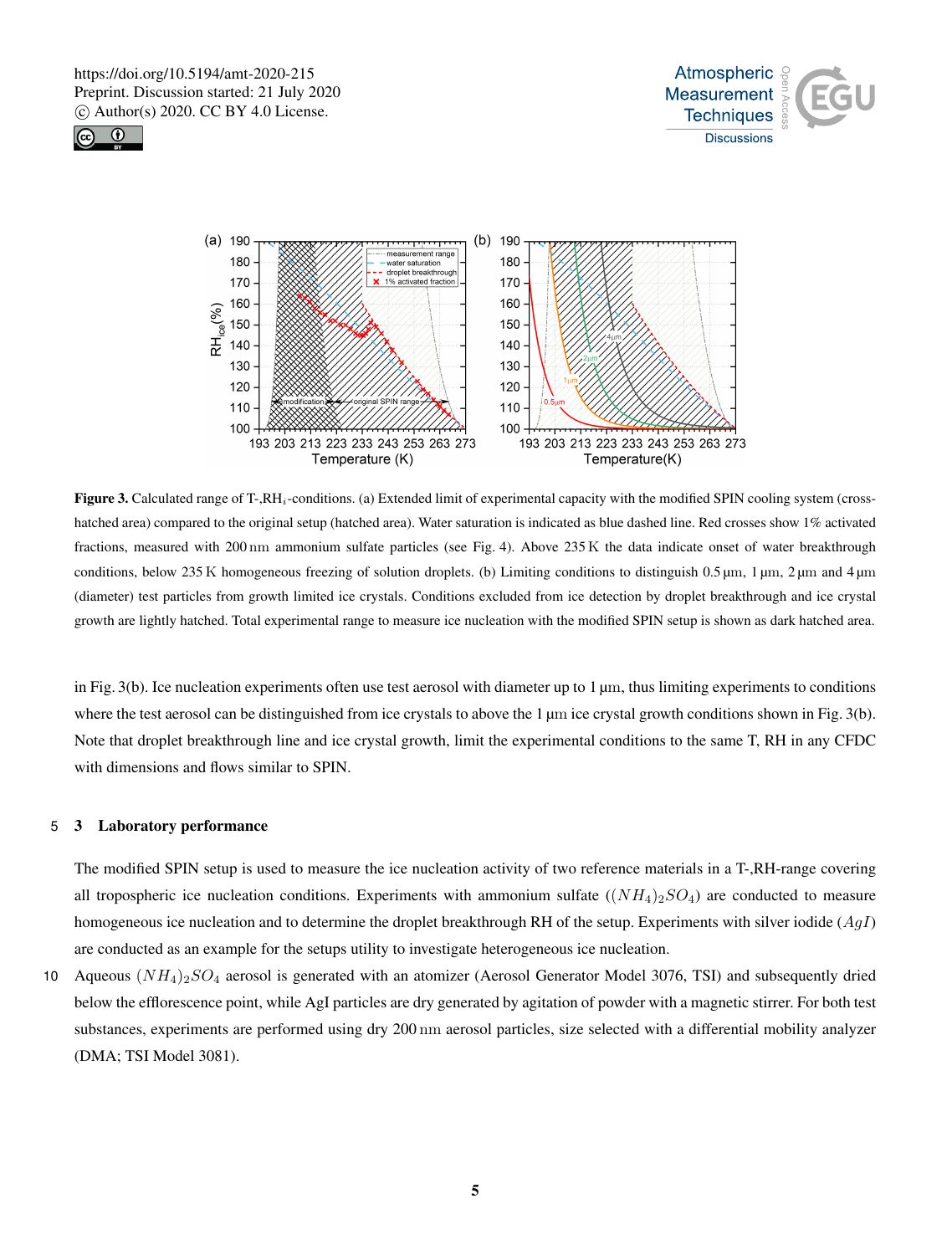





Figure 4. (a) Activated fraction of 200 nm  $(NH_4)_{2}SO_4$  particles, (b) 1% AF in comparison to literature data (references indicated in the figure legend) and the parametrization given in Koop et al. (2000). The Koop-line for homogeneous ice formation, water saturation, droplet breakthrough and 1 µm ice crystal growth conditions are indicated as lines.

### 3.1 Homogeneous freezing of Ammonium sulfate solution

 $(NH_4)_2SO_4$  is a prevalent aerosol throughout the troposphere and commonly used for instrument calibration. Although there are reports of  $(NH_4)_2SO_4$  forming ice heterogeneously at cirrus temperatures (Abbatt et al., 2006), it is often applied as a hygroscopic test substance for forming aqueous aerosol to investigate homogeneous ice nucleation of solutes (e.g. Koop et al., 5 2000).

Fig. 4(a) shows the measured activated fraction (AF) of particles, calculated as the concentration ratio of detected ice crystals exiting SPIN to injected dry particles. Within the limits of detection of the SPIN experiment (approximately  $AF \ge 1E - 4$ ), no heterogeneous ice nucleation on solid  $(NH_4)_{2}SO_4$  particles was observed. The very steep onset of ice formation in dependance of relative humidity below 235 K indicates homogeneous ice nucleation. A comparison of  $1\%$  AF conditions to literature data

- 10 and 1% AF curve derived using the parametrization of Koop et al. (2000) are shown in Fig. 4(b). While the data are in general agreement to previous observations, there is a clear offset between the Koop-line for 1% AF and the SPIN data. Homogeneous freezing is observed to set in at lower relative humidities just below 235 K and the temperature dependent increase in ice super-saturation necessary for constant activity is steeper (almost parallel to the water saturation line). Possible reasons for the discrepancy between the measurements in this study and the Koop-parametrisation are time dependent effects, i.e. aqueous
- 15 aerosol do not reach equilibrium before freezing in SPIN.

### 3.2 Heterogenous ice nucleation on silver iodide

Silver iodide  $(AgI)$  is an exceptionally active ice nucleating substance (Vonnegut, 1947). AgI is widely used for cloud seeding operations to induce glaciation in supercooled liquid clouds, and also for seeding of cloud free, ice super-saturated parts of the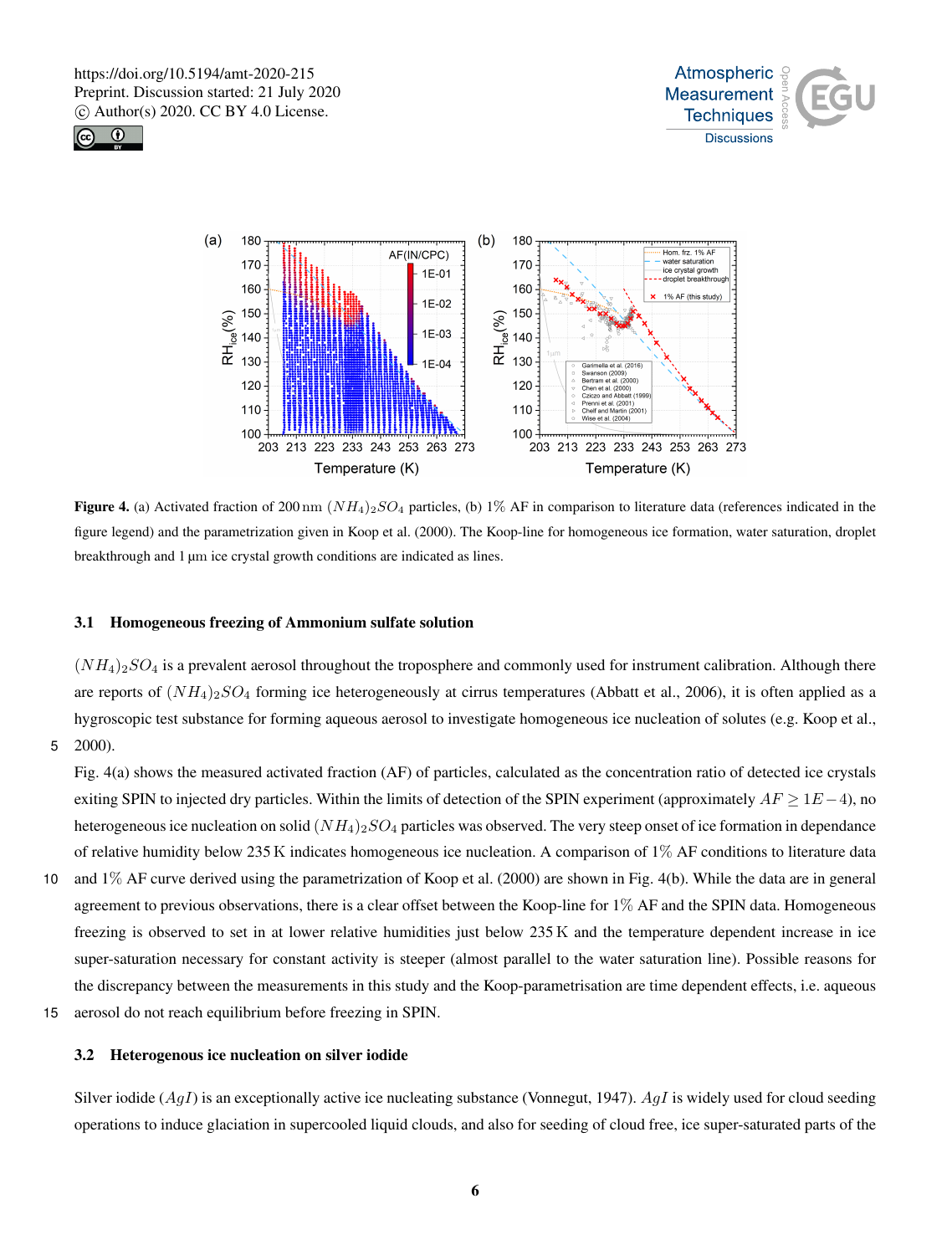





Figure 5. (a) Activated fraction of 200 nm  $AgI$  particles, (b) 1% AF in comparison to literature data (references indicated in the figure legend). Water saturation and 1 µm ice crystal growth conditions are indicated as lines.

atmosphere to generate cirrus clouds (Vonnegut and Maynard, 1952).  $AgI$  has also served as a model substance to investigate the size and time dependance of ice nucleation and to develop the classical nucleation theory (CNT) of heterogeneous ice formation (Fletcher, 1959).

- Measurements in the entire T-RH space are shown in Fig. 5(a). Fig. 5(b) shows a comparison of  $1\%$  AF conditions to literature 5 data. Most previous laboratory experiments were limited to T>233 K by the measurement devices. The data collected here show good agreement to the large amount of data in this temperature range. Below 233 K only Bailey and Hallett (2002) and Detwiler and Vonnegut (1981) previously reported data. The two studies used static diffusion chambers and reported ice nucleation onset conditions without specifying the activated fraction and conditions for 1% AF, respectively. While the two previous studies observed an inflection in the slope of ice super-saturation needed for a constant amount of ice formation 10 with decreasing temperature, the current study shows a more monotonic increase in ice super-saturation to activate 1% of the
- monodisperse AgI particles. A monotonic but less steep increase in ice super-saturation with decreasing temperature for a constant AF is predicted by CNT (Detwiler and Vonnegut, 1981).

# 4 Discussion

The modification of the cooling system of SPIN increases the experimentally accessible conditions to the entire T-RH range 15 of ice and mixed-phase cloud formation in the troposphere. Overall, the modification maximizes the measurement range of a CFDC type instrument with the dimensions of SPIN, since the growth of ice crystals limits the lowest temperature at which ice crystals can be detected and distinguished from dry aerosol (shown in Fig. 3(b)). In comparison to the original SPIN setup, it allows a broader study of ice nucleation at lower temperature conditions, where ice super-saturation extensively occurs in the atmosphere and ice crystals form before humidities aproach water saturation (Detwiler and Vonnegut, 1981).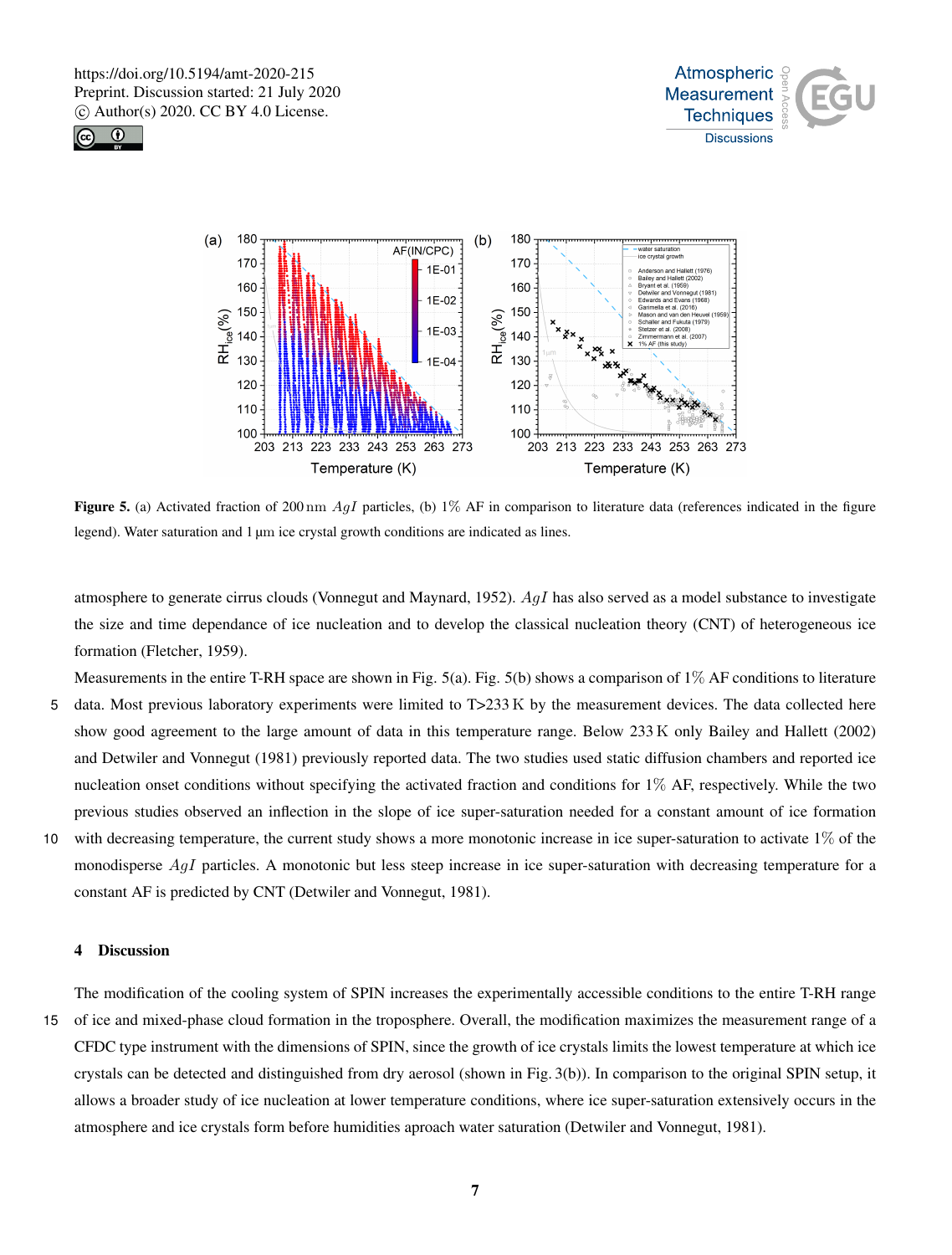



To evaluate the performance of the modified SPIN for measuring homogeneous and heterogeneous ice nucleation, experiments using size selected, 200 nm  $(NH_4)_2SO_4$  and  $AgI$  particles are compared to extensive literature data (see Fig. 4 and Fig. 5). While the data are generally consistent, the measurements of this study show systematic discrepancies in T-RH dependance both from the predicted heterogeneous ice nucleation of CNT (Fletcher, 1962) and from the widely used parametrisation of

5 homogeneous ice nucleation of solution droplets by Koop et al. (2000). Apart from differences in the method of particle generation, size segregation and detection, it is unclear why partly systematically deviating T-RH dependencies were observed in similar experiments. It highlights the need for comprehensive ice nucleation data sets, measured for a wide range of substances, to improve the understanding of natural and artificial ice nucleation. The automation of the SPIN setup in combination with the extended measurement capability through the modification described here can be a tool to lay the experimental groundwork.

### 10 5 Conclusions

We describe a mechanically easy modification of the cooling system of the commercial SPIN instrument. Compared to the cooling system of the original SPIN setup, the modified system has a reduced cooling rate during initial cooling of the chamber in preparation for an experiment, however cooling rates during experiments are identical. In practice, the modification extends the experimental possibilities by more than 20 K to the full T-RH range of ice nucleation under tropospheric cirrus cloud con-

- 15 ditions. This additional temperature range is particularly useful for experiments investigating the temperature- and humiditydependence of ice nucleation, since a number of aerosol species only efficiently trigger ice nucleation at such low temperatures. The usefulness of the modified SPIN instrument for laboratory studies, is exemplified by characterising the T-RH- dependence of heterogeneous ice nucleation on AgI and homogeneous ice nucleation in  $(NH_4)_{2}SO_4$  solution droplets. From both new data sets a systematic discrepancy between experimentally measured and theoretical predicted ice nucleation is discovered.
- 20 With the modified SPIN instrument, specific ice nucleation mechanisms can be studied in a broader T-RH range. The instrument is useful to validate theoretical aspects of ice nucleation and it can be used to investigate ice nucleation on natural and artificial aerosols.

*Data availability.* Data sets are available from the authors upon request and can be obtained from the following repository:

*Author contributions.* AW, KK and PM modified the chamber. AW conducted the experiments with contributions from KK and AAP. AW 25 prepared the manuscript with contributions from KK, AAP and AL. All authors commented the manuscript. YV, AV and AL acquired funding and supervised the project.

*Competing interests.* The authors declare that they have no conflict of interest.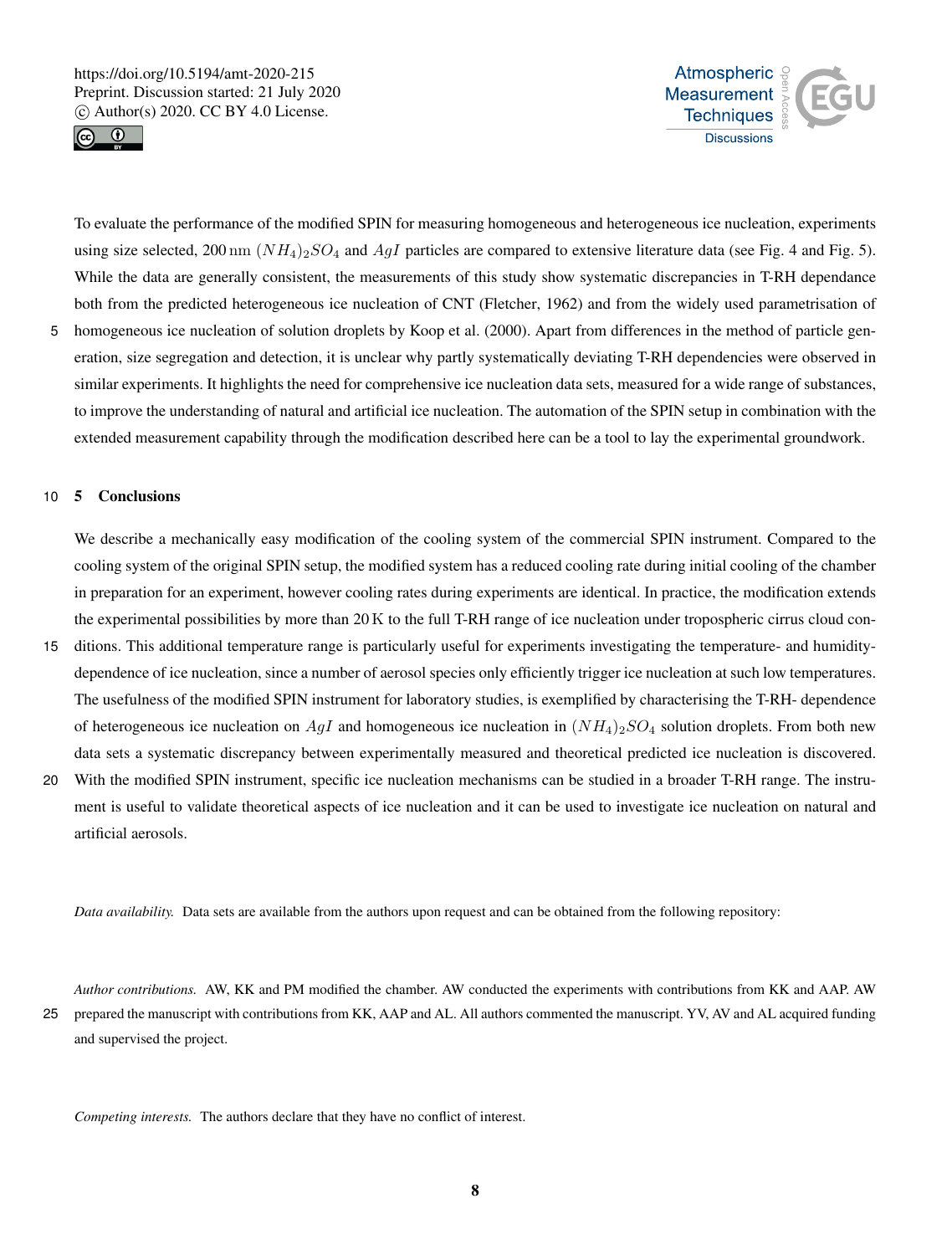



*Acknowledgements.* This work was supported by the Academy of Finland, C-Main project (grant no. 309141), and the Centre of Excellence program (grant no. 30733). We thank Angela Buchholz, Scott Ohde and Frank Sagan for helpful discussions. We acknowledge technical assistance from Mikko Hartikainen. Edited by: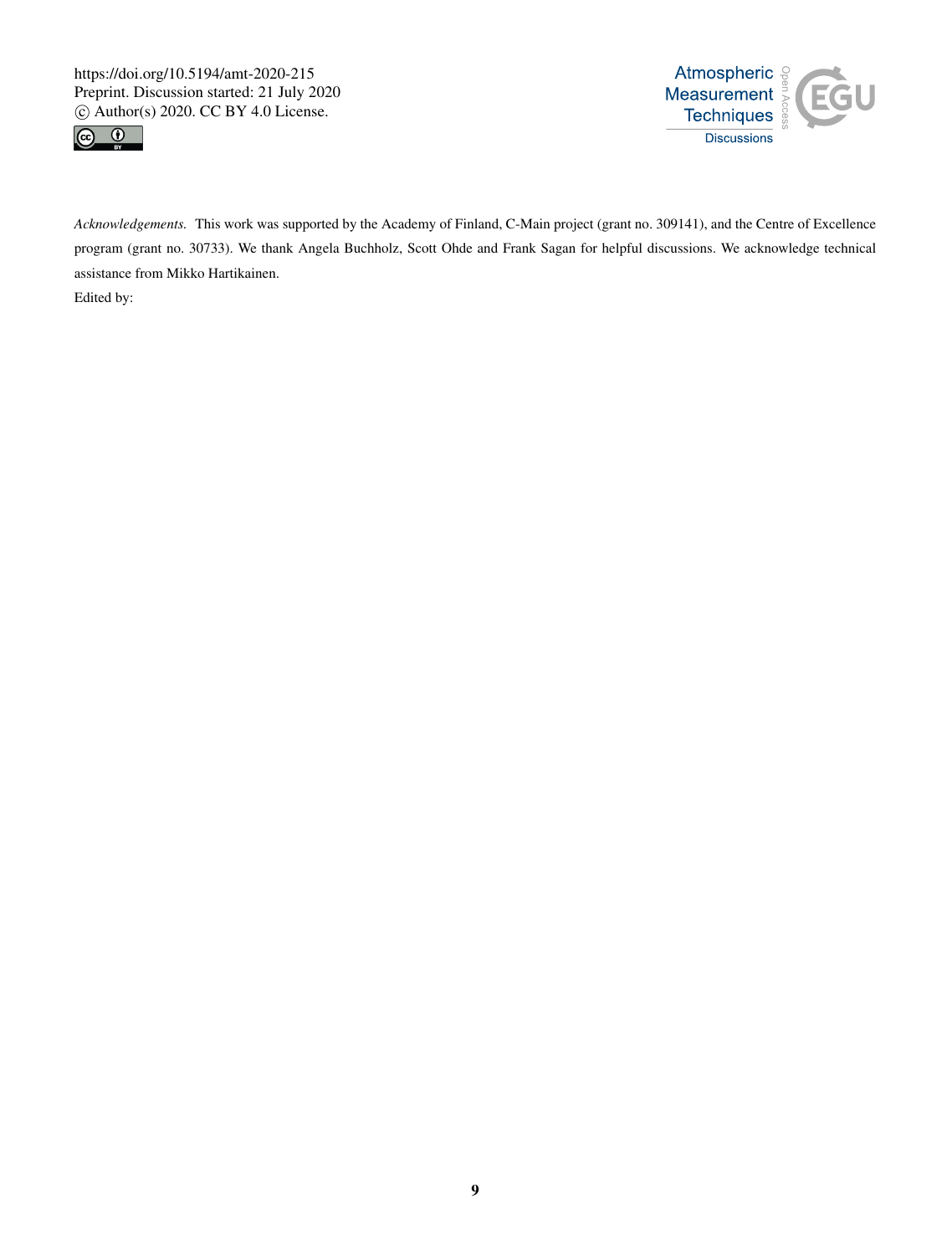



#### References

Abbatt, J. P. D., Benz, S., Cziczo, D. J., Kanji, Z., Lohmann, U., and Möhler, O.: Solid Ammonium Sulfate Aerosols as Ice Nuclei: A Pathway for Cirrus Cloud Formation, Science, 313, 1770 – 1773, doi:10.1126/science.1129726, https://science.sciencemag.org/content/313/5794/

5 1770, 2006.

Anderson, B. J. and Hallett, J.: Supersaturation and Time Dependence of Ice Nucleation from the Vapor on Single Crystal Substrates, J. Atmos. Sci., 33, 822–832, doi:10.1175/1520-0469(1976)033<0822:SATDOI>2.0.CO;2, https://doi.org/10.1175/1520-0469(1976) 033<0822:SATDOI>2.0.CO;2, 1976.

Bailey, M. and Hallett, J.: Nucleation effects on the habit of vapour grown ice crystals from -18 to -42°C, Quart. J. R. Met. Soc., 128,

10 1461–1483, doi:10.1002/qj.200212858304, https://rmets.onlinelibrary.wiley.com/doi/abs/10.1002/qj.200212858304, 2002. Bertram, A. K., Koop, T., Molina, L. T., and Molina, M. J.: Ice Formation in  $(NH_4)_{2}SO_4 - H_2O$  Particles, J. Phys. Chem. A, 104, 584 – 588, doi:10.1021/jp9931197, https://doi.org/10.1021/jp9931197, 2000.

Bryant, G. W., Hallett, J., and Mason, B. J.: The epitaxial growth of ice on single-crystalline substrates, J. Phys. Chem. Solids, 12, 189 – 195, doi:https://doi.org/10.1016/0022-3697(60)90036-6, http://www.sciencedirect.com/science/article/pii/0022369760900366, 1959.

- 15 Chelf, J. H. and Martin, S. T.: Homogeneous ice nucleation in aqueous ammonium sulfate aerosol particles, J. Geophys. Res. Atmos., 106, 1215–1226, doi:10.1029/2000JD900477, https://agupubs.onlinelibrary.wiley.com/doi/abs/10.1029/2000JD900477, 2001.
	- Chen, Y., DeMott, P. J., Kreidenweis, S. M., Rogers, D. C., and Sherman, D. E.: Ice Formation by Sulfate and Sulfuric Acid Aerosol Particles under Upper-Tropospheric Conditions, J. Atmos. Sci., 57, 3752–3766, doi:10.1175/1520-0469(2000)057<3752:IFBSAS>2.0.CO;2, https: //doi.org/10.1175/1520-0469(2000)057<3752:IFBSAS>2.0.CO;2, 2000.
- 20 Cziczo, D. J. and Abbatt, J. P. D.: Deliquescence, efflorescence, and supercooling of ammonium sulfate aerosols at low temperature: Implications for cirrus cloud formation and aerosol phase in the atmosphere, J. Geophys. Res. Atmos., 104, 13 781–13 790, doi:10.1029/1999JD900112, https://agupubs.onlinelibrary.wiley.com/doi/abs/10.1029/1999JD900112, 1999.
	- DeMott, P. J., Möhler, O., Stetzer, O., Vali, G., Levin, Z., Petters, M. D., Murakami, M., Leisner, T., Bundke, U., Klein, H., Kanji, Z. A., Cotton, R., Jones, H., Benz, S., Birkmann, M., Rzesanke, D., Saathoff, H., Nicolet, M., Saito, A., Nillius, B., Bingemer, H., Abbatt, J.,
- 25 Ardon, K., Ganor, E., Georgakopoulos, D. G., and Saunders, C.: Resurgence in Ice Nuclei Measurement Research, Bull. Am. Meteorol. Soc., 92, 1623–1635, doi:10.1175/2011BAMS3119.1, https://doi.org/10.1175/2011BAMS3119.1, 2011.
	- Detwiler, A. G. and Vonnegut, B.: Humidity Required for Ice Nucleation from the Vapor onto Silver Iodide and Lead Iodide Aerosols over the Temperature Range -6 to -67°C, J. Appl. Meteor., 20, 1006 – 1012, http://www.jstor.org/stable/26179645, 1981.

Edwards, G. R. and Evans, L. F.: Ice Nucleation by Silver Iodide: III. The Nature of the Nucleating Site, J. Atmos. Sci., 25, 249–256,

30 doi:10.1175/1520-0469(1968)025<0249:INBSII>2.0.CO;2, https://doi.org/10.1175/1520-0469(1968)025<0249:INBSII>2.0.CO;2, 1968. Findeisen, W.: Die kolloidmeteorologischen Vorgänge bei der Niederschlagsbildung (Colloidal meteorological processes in the formation of precipitation), Meteorol. Z., pp. 121 – 133, (translated and edited by Volken, E., A.M. Giesche, S. Brönnimann. –Meteorol. Z. 24 (2015), DOI:10.1127/metz/2015/0675)., 1938.

Fletcher, N.: The physics of rainclouds, Cambridge University Press, 1962.

- 35 Fletcher, N. H.: On Ice-Crystal Production by Aerosol Particles, J. Meteor., 16, 173–180, doi:10.1175/1520- 0469(1959)016<0173:OICPBA>2.0.CO;2, https://doi.org/10.1175/1520-0469(1959)016<0173:OICPBA>2.0.CO;2, 1959.
	- Garimella, S., Kristensen, T. B., Ignatius, K., Welti, A., Voigtländer, J., Kulkarni, G. R., Sagan, F., Kok, G. L., Dorsey, J., Nichman, L., Rothenberg, D. A., Rösch, M., Kirchgäßner, A. C. R., Ladkin, R., Wex, H., Wilson, T. W., Ladino, L. A., Abbatt, J. P. D., Stetzer, O.,